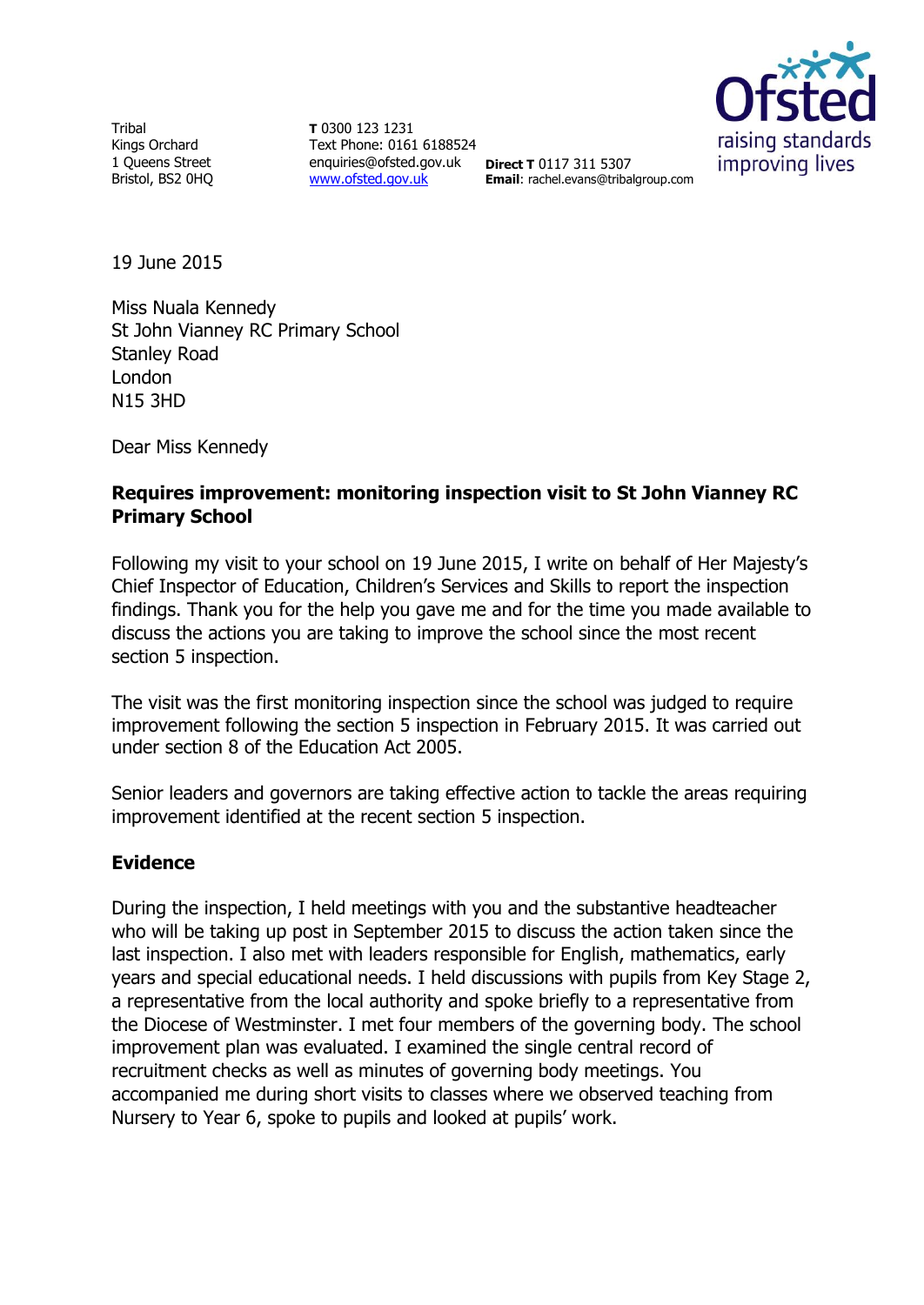

# **Context**

Since the inspection no teachers have left or joined the school.

## **Main findings**

Leaders have used the areas for improvement identified in the last inspection to develop a clear and strategic plan to secure improvements. They have taken action to make sure that key issues are addressed swiftly. Over a short period of time, leaders have organised a programme of training for staff to improve the quality of teaching. The school's approach to teaching reading and writing has been reviewed. Well-selected improvements are beginning to increase rates of progress for all groups of pupils including disabled pupils and those who have special educational needs, those who speak English as an additional language and disadvantaged pupils.

Pupils in Key Stage 1 and 2 now spend an increased amount of time reading daily in order to help them build up their reading skills quickly. Older pupils have been trained as reading buddies and are supporting the younger ones to develop reading fluency. Teachers have high expectations of the amount and variety of writing that pupils need to produce each week to help them make better progress in writing. Work in pupils' books is beginning to show that in a wider variety of subjects, teachers expect pupils to write regularly and use their knowledge of the features of high-quality writing consistently. Teaching assistants have benefitted from specific training to help them contribute to pupils' learning in lessons. Senior and middle leaders check the quality of teaching. Teachers and teaching assistants act on the advice following these monitoring activities.

A new system to track the progress pupils make is helping leaders to check how well pupils achieve and pick up on any underperformance more quickly. Increased challenge to stretch the most able and greater ambition in terms of the amount of work pupils can produce in lessons are helping to improve pupils' progress. Leaders have started to review more regularly the effectiveness of additional support for disabled pupils and those who have special educational needs. They make changes to provision where there is not enough impact on improving pupils' achievement.

Changes to the way teachers mark pupils' work are beginning to secure greater consistency in the amount and quality of teachers' feedback and guidance. The quality of advice and guidance about how pupils can develop their writing has improved most significantly. Pupils appreciate the opportunities they now have to respond to teachers' suggestions about how to improve their work. Leaders are aware that further development is needed to increase the quality and consistency of teachers' marking in mathematics.

School leaders have made sure that external reviews of governance and of the use of the pupil premium have taken place. Members of the governing body have quickly adopted the recommendations from the review of their work and are beginning to